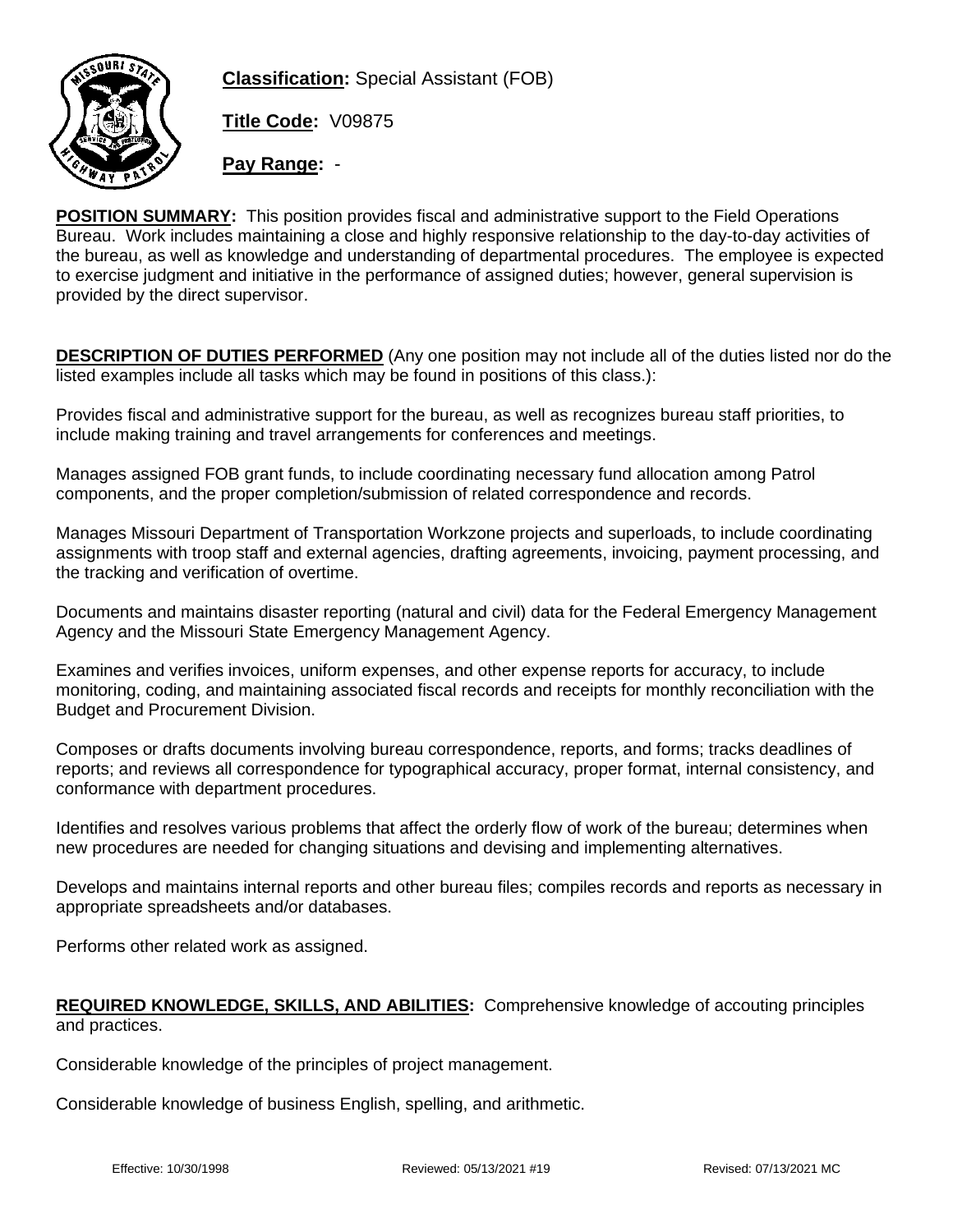Considerable knowledge of modern office practices, procedures, and equipment.

Considerable knowledge of decision-making techniques and fundamentals of oral and written communication.

Considerable knowledge of the methods, software, and equipment used in data entry for computer utilization.

Considerable knowledge of the application and interpretation of departmental policies and procedures.

Working knowledge of the agency's functions and their inter-relationships, to include Patrol polices, procedures, rules, and regulations.

Working knowledge of computer operating systems as they pertain to related programs and technical services.

Possess considerable skill in time management techniques and prioritization.

Possess excellent interpersonal skills to deal effectively with a variety of personalities.

Ability to learn assigned clerical tasks within a reasonable time and to adhere to prescribed routines.

Ability to work independently in an organized and efficient manner, as well as exercise judgement and discretion.

Ability to provide technical assistance and guidance in work methods and program procedures.

Ability to maintain complex clerical records and files.

Ability to make decisions in accordance with laws, policies, and regulations and apply these to work problems.

Ability to make accurate mathematical computations and process financial transactions.

Ability to prepare and interpret financial reports and statements in accordance with accounting methods.

Ability to maintain detailed financial records utilizing automated and manual accouting systems.

Ability to operate basic office equipment and operating systems as detailed in the description of duties.

Ability to handle restricted and confidential information in a professional manner and maintain the information as such.

Ability to communicate in English clearly and concisely, both orally and in writing.

Ability to establish and maintain harmonious working relations with others.

Ability to work with material that may be of a sexual nature relating to criminal activity (e.g., written material, photographs, and/or verbal language, etc.).

Ability to work hours as assigned.